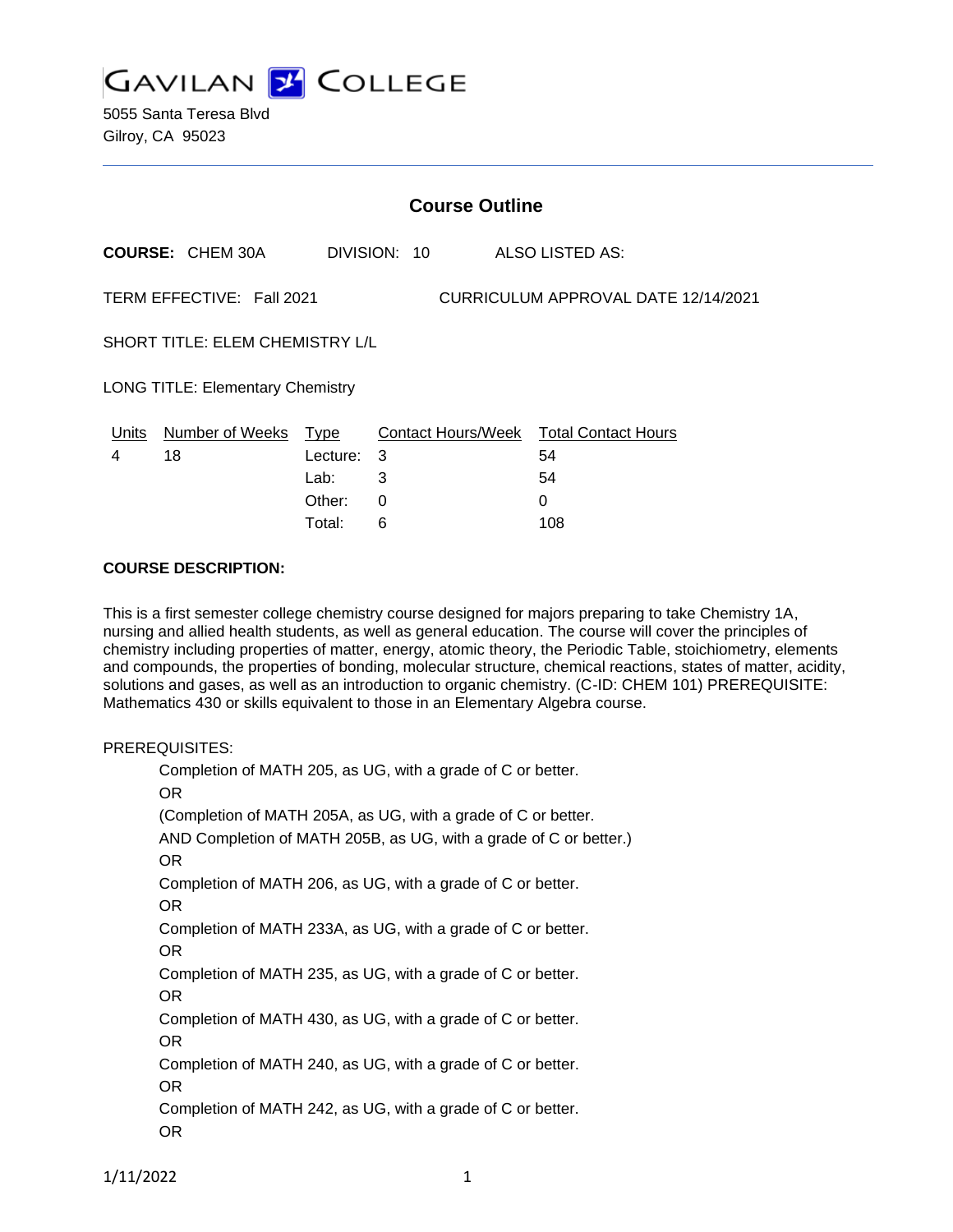Completion of MATH 5, as UG, with a grade of C or better. OR Completion of MATH 6, as UG, with a grade of C or better. OR Completion of MATH 8A, as UG, with a grade of C or better. OR Completion of MATH 12, as UG, with a grade of C or better. OR Completion of MATH 14, as UG, with a grade of C or better. OR Completion of MATH 1A, as UG, with a grade of C or better. OR Completion of MATH 1B, as UG, with a grade of C or better. OR Completion of MATH 1C, as UG, with a grade of C or better. OR Completion of MATH 2, as UG, with a grade of C or better. OR Score of 17 on Elementary Algebra OR Score of 15 on Intermediate Algebra OR Score of 2500 on Accuplacer Math OR Score of 2600 on MM CCCApply Math OR Score of 2600 on MM Placement Tool Math

## COREQUISITES:

CREDIT STATUS: D - Credit - Degree Applicable

GRADING MODES L - Standard Letter Grade

REPEATABILITY: N - Course may not be repeated

#### SCHEDULE TYPES:

02 - Lecture and/or discussion

- 03 Lecture/Laboratory
- 04 Laboratory/Studio/Activity
- 04B Laboratory LEH 0.75
- 05 Hybrid

71 - Dist. Ed Internet Simultaneous

- 72 Dist. Ed Internet Delayed
- 73 Dist. Ed Internet Delayed LAB
- 73B Dist. Ed Internet LAB-LEH 0.75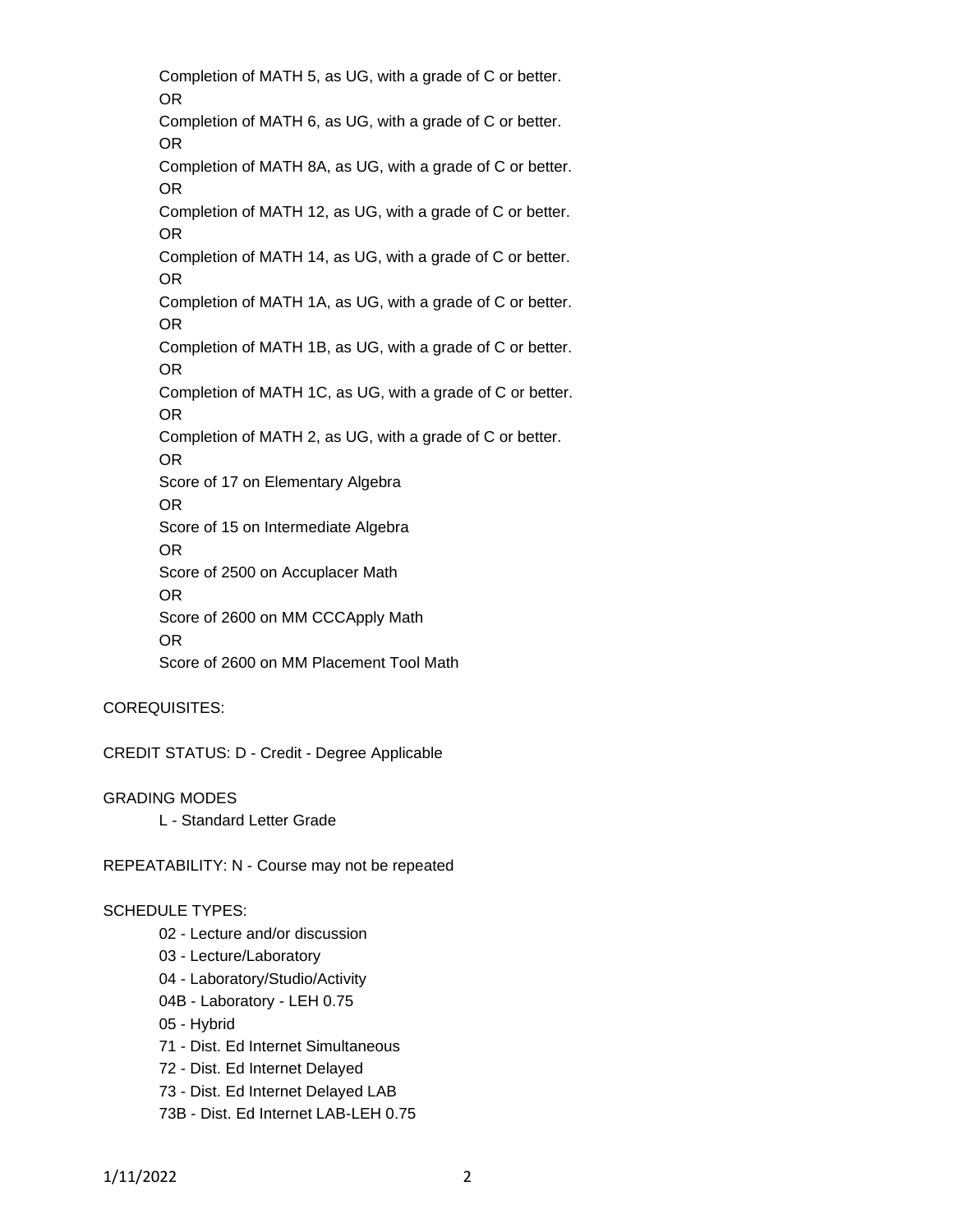## **STUDENT LEARNING OUTCOMES:**

By the end of this course, a student should:

1. Analyze the fundamental features of chemistry including measurement, mathematical conversion of measured physical properties such as mass, volume, density, pressure, temperature, solutions, concentrations and dilutions.

2. Differentiate typical acid and base formulas and compare and contrast the behavior associated with acids and bases.

3. Describe the qualitative features of chemistry including physical and chemical properties, naming and writing chemical formulas of compounds, evaluating chemical reactions, and creating a Lewis structure and VSEPR shape to determine the polarity of a compound and its bonds.

4. Analyze chemical reactions to quantitatively determine theoretical yield.

# **COURSE OBJECTIVES:**

By the end of this course, a student should:

- 1. Derive and apply the fundamental organization of the atom.
- 2. Develop strategies to approach, solve and comprehend problems that involve stoichiometry.
- 3. Identify the major classes of reactions, and predict their products.
- 4. Use the gas laws to quantitatively describe gaseous behavior.
- 5. Compare and contrast the concept of pH, and the quantitative aspects of acid-base strength.
- 6. Demonstrate proficiency in using scientific notation, significant figures, and measurement units.
- 7. Design strategies to approach and solve problems using dimensional analysis.
- 8. Describe the different classes and states of matter.

9. Distinguish between exothermic and endothermic reactions and relate to the heat flow in a chemical change.

10. Use the periodic table to gain information about the elements and predict their properties and reactivities.

11. Describe the formation and properties of ionic and molecular compounds.

- 12. Demonstrate knowledge of the formation and properties of solutions.
- 13. Evaluate the reactions and chemical properties of electrolytes, acids and bases.

14. Describe conceptually what the equilibrium state represents, and identify factors that affect equilibrium reactions.

15. Distinguish between chemical and nuclear reactions, and describe the various types of nuclear decay.

16. Compare and contrast simple organic molecules and functional groups.

17. Collect and analyze laboratory experimental data and solve related chemical problems.

## **CONTENT, STUDENT PERFORMANCE OBJECTIVES, OUT-OF-CLASS ASSIGNMENTS**

Curriculum Approval Date 12/14/2021

## **LECTURE CONTENT:**

3 Hours

Introduction to Chemistry

3 Hours

Measurement in Chemistry: accuracy and precision, scientific notation, dimensional analysis

4 Hours

Atomic Theory and the periodic table

6 Hours

Ionic compounds: naming, bonds, formulas, physical properties, simple acids

6 Hours

Covalent compounds: naming, bonds, octet rule, Lewis structures, VSEPR, polarity in bonds and compounds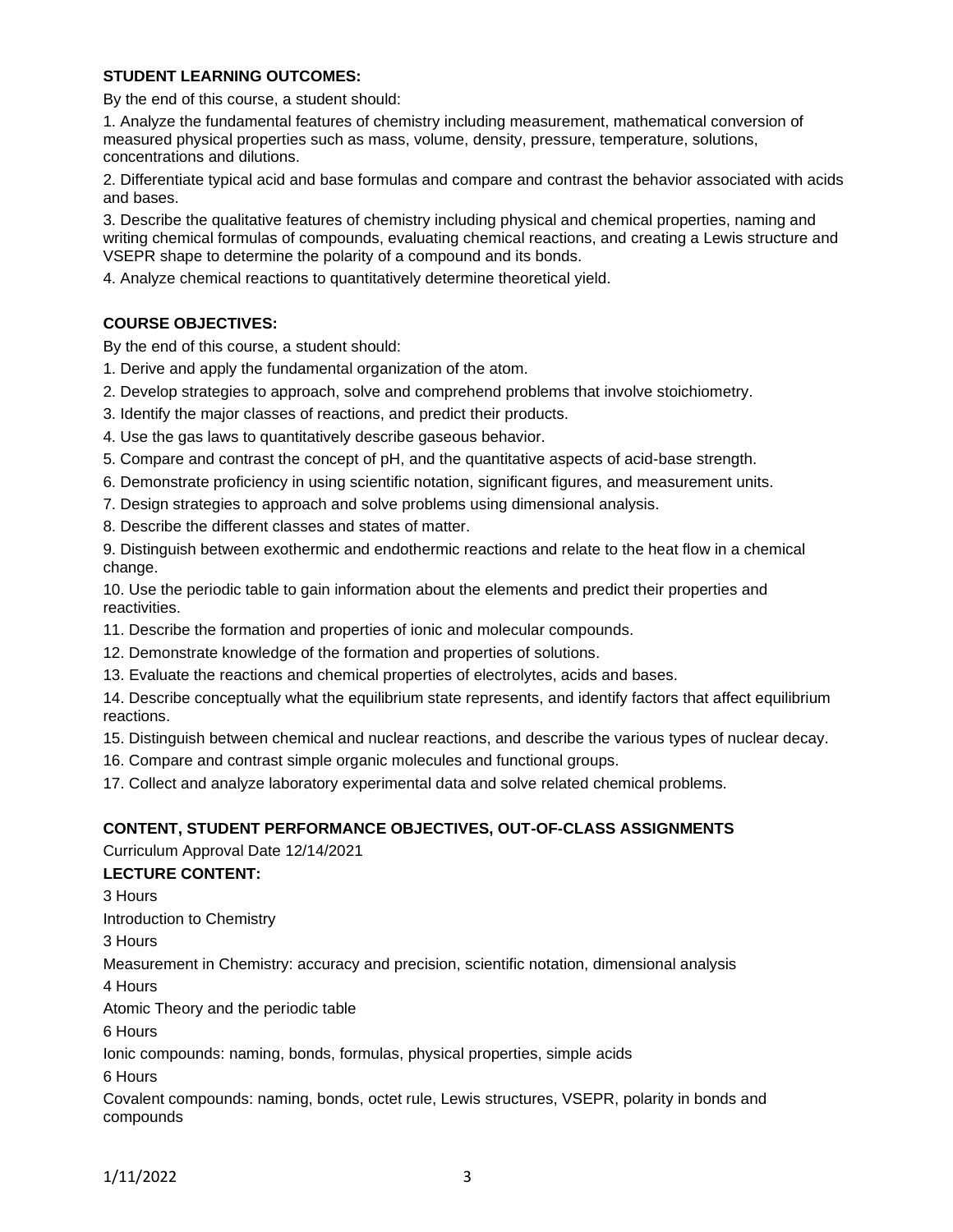6 Hours

Stoichiometry: balancing chemical reactions, Avogadro's number, molar mass calculations, theoretical yield 6 Hours

Solutions: concentration, % solutions, dilutions, colligative properties

6 Hours

Energy and equilibrium: thermochemistry, Hess' law, enthalpy, reaction rates, Le Chatelier's principle 6 Hours

Gases, liquids and solids: pressure, temperature, volume, ideal gas laws, heat of fusion and vaporization 6 Hours

Acids and Bases: names, reactions, pH, conjugate acids and bases, titrations, pH buffers

2 Hours

Final Exam

# **LAB CONTENT:**

3 Hours Locker Check-In and Safety 6 Hours Measurement of Volume: graduated cylinders, pipettes, accuracy and precision 6 Hours Measurement of Mass: using a balance, density of liquids and solids 6 Hours Mole Ratios and Limiting Reactants 6 Hours Soluble and Insoluble salts 6 Hours Acid-Base Titration: standardizing HCl and NaOH solutions 6 Hours Molar volume of a Gas: room temperature, STP, Dalton's Law 6 Hours Chromatographic separation of Cations: chromatography 6 Hours Charles Law 3 Hours Lab Exam and Locker Check-Out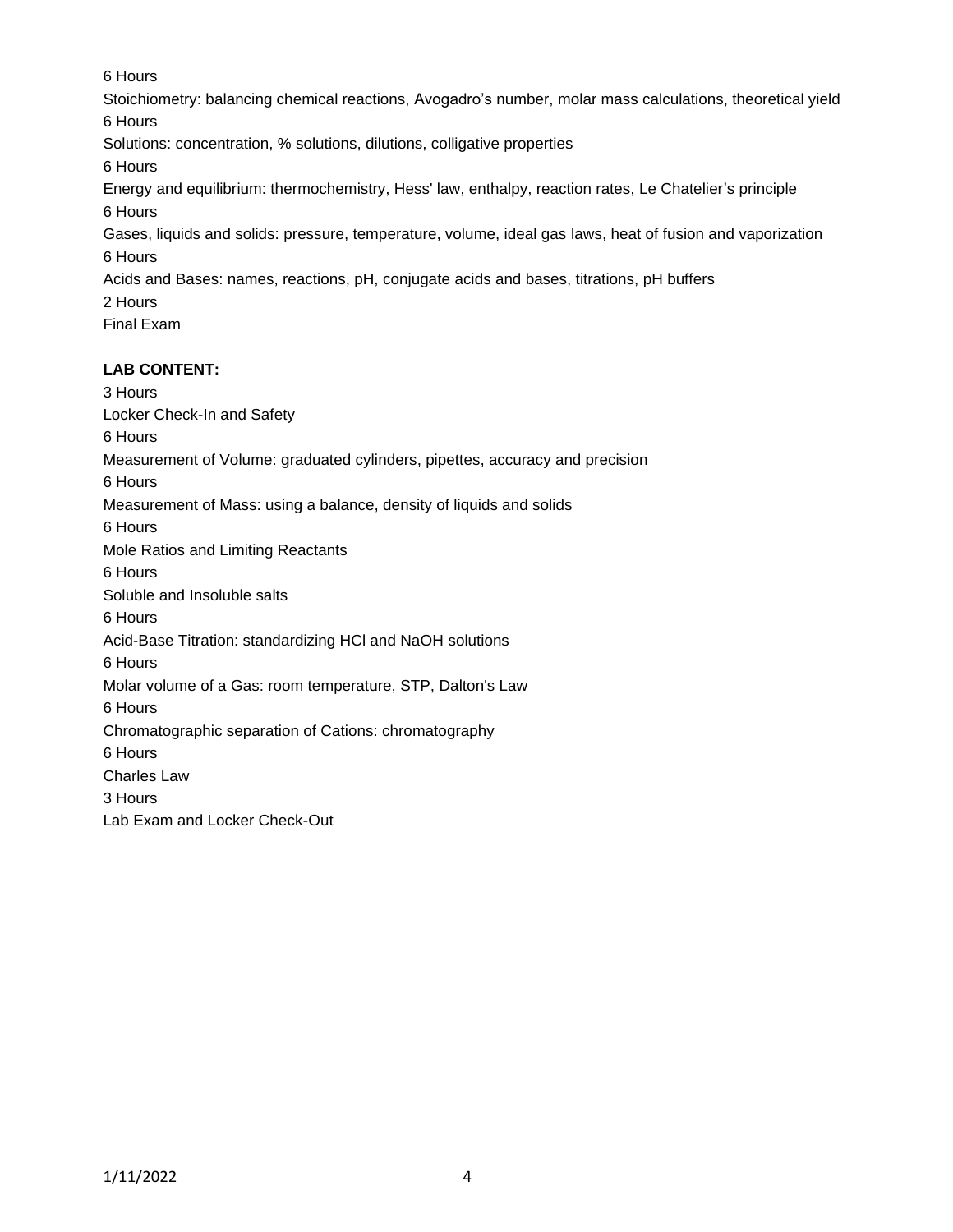# **METHODS OF INSTRUCTION:**

Instruction is by lecture, class discussion, lecture demonstration, small group problem solving, laboratory work projects, homework and exams.

## **OUT OF CLASS ASSIGNMENTS**

Required Outside Hours: 78 Assignment Description: Lecture homework and online equivalent assignments Required Outside Hours: 30 Assignment Description: Lab reports or online equivalent

# **METHODS OF EVALUATION:**

Writing assignments Percent of total grade: 25 Percent range of total grade: 20 % to 30 % Written Homework Lab Reports Other: Extra credit report on a chemistry topic. Problem-solving assignments Percent of total grade: 75 Percent range of total grade: 70 % to 80 % Homework Problems Lab Reports Quizzes Exams

# **REPRESENTATIVE TEXTBOOKS:**

Fundamentals of General, Organic, and Biological Chemistry, 8th ed., McMurry, J., Ballantine, D.S., Hoeger, C.A., Peterson, V.E., Pearson/Prentice Hall Publishing, 2017. ISBN: 9780134261393 12 Grade Verified by: D. Clark

D. Clark, G. Burce, E. Kilby. Gavilan College Chem 30A Laboratory Manual. Premium Source Publishing. Updated periodically. ISBN 9781634341417

## **RECOMMENDED MATERIALS:**

Study Guide & Solution Manual, 8th ed., J. McMurry, D.S. Ballantine, C.A.Hoeger, V.E Peterson, Pearson/Prentice Hall Publishing, 2016. ISBN: 9780321776167 12 Grade Verified by: D. Clark